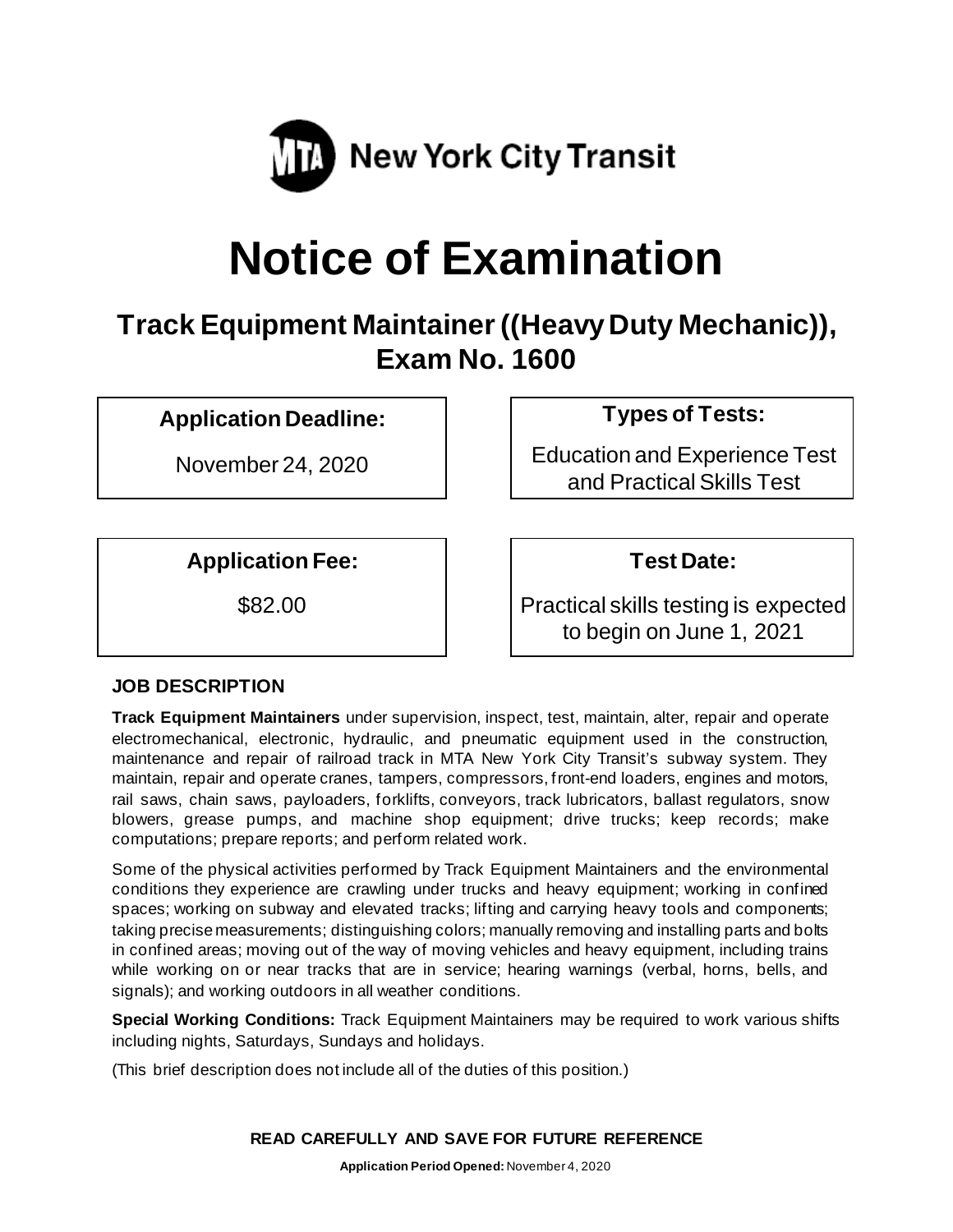#### **SALARY AND BENEFITS**

The current minimum salary for Track Equipment Maintainer is \$32.13 per hour for a 40-hour work week increasing to \$37.80 in the sixth year of service. This rate is subject to change. The benefits of this position include, but are not limited to, night and weekend salary differentials, paid holidays, vacation and sick leave, a comprehensive medical plan and a pension plan.

### **HOW TO QUALIFY**

**Education and Experience Requirements:** By the **last day of the Application Period,** you must meet the following requirements:

- 1. Two years of full-time satisfactory journey-level mechanic experience (i.e., fully trained, proficient, knowledgeable, experienced and competent) in the testing, operation, maintenance, alteration and repair of the mechanical, electrical, hydraulic, and pneumatic components and systems of (A) Heavy equipment of the type used in construction or the maintenance and repair of track, such as pneumatic and hydraulic compressors, drills, pile drivers, payloaders, tractors and conveyors, including gasoline and diesel engines; or (B) Transportation vehicles such as passenger automobiles, trucks, buses, marine vessels, or aircraft; or
- 2. Completion of a four-year full-time apprenticeship in an electro-mechanical trade recognized by the New York State Department of Labor, the U.S Department of Labor or any state apprenticeship council which is recognized by the U.S. Department of Labor.

For the journey-level mechanic experience in "1" above to be credited, it must be preceded by one of the following:

- A. Two years of full-time satisfactory experience as a mechanic's helper, apprentice, or trainee performing or assisting in the work described in "1" above; or
- B. Graduation from a recognized trade school or technical school with a major course of study in a mechanical or electrical trade, or a closely related field, totaling 600 hours; or
- C. Graduation from a vocational high school with a major course of study in a mechanical or electrical trade or a closely related field; or
- D. An A.A.S degree or higher in electro-mechanical or electronic technology, or a closely related field, from an accredited college or university.

The vocational high school, technical school, or trade school must be approved by a State's Department of Education or a recognized accrediting organization. The college or university must be accredited by regional, national, professional or specialized agencies recognized as accrediting bodies by the U.S. Secretary of Education, and by the Council of Higher Education Accreditation (CHEA).

**The following are types of experience that are not acceptable:** auto body and fender repair; auto or truck assembly; dealership make-ready repair; fuel, oil and lube servicing; vehicle inspection; exclusive specialty replacement shop work, such as tire replacement, replacement of exhaust parts (muffler), glass, climate control parts, etc.; salvage and junkyard extraction; heavy equipment or large vehicle repair experience that does not include work on gasoline or diesel engines, electrical systems, and hydraulic systems/components; vehicle or heavy equipment assembly or junk yard work; parts supply; and vehicle or heavy equipment body work.

(Continued)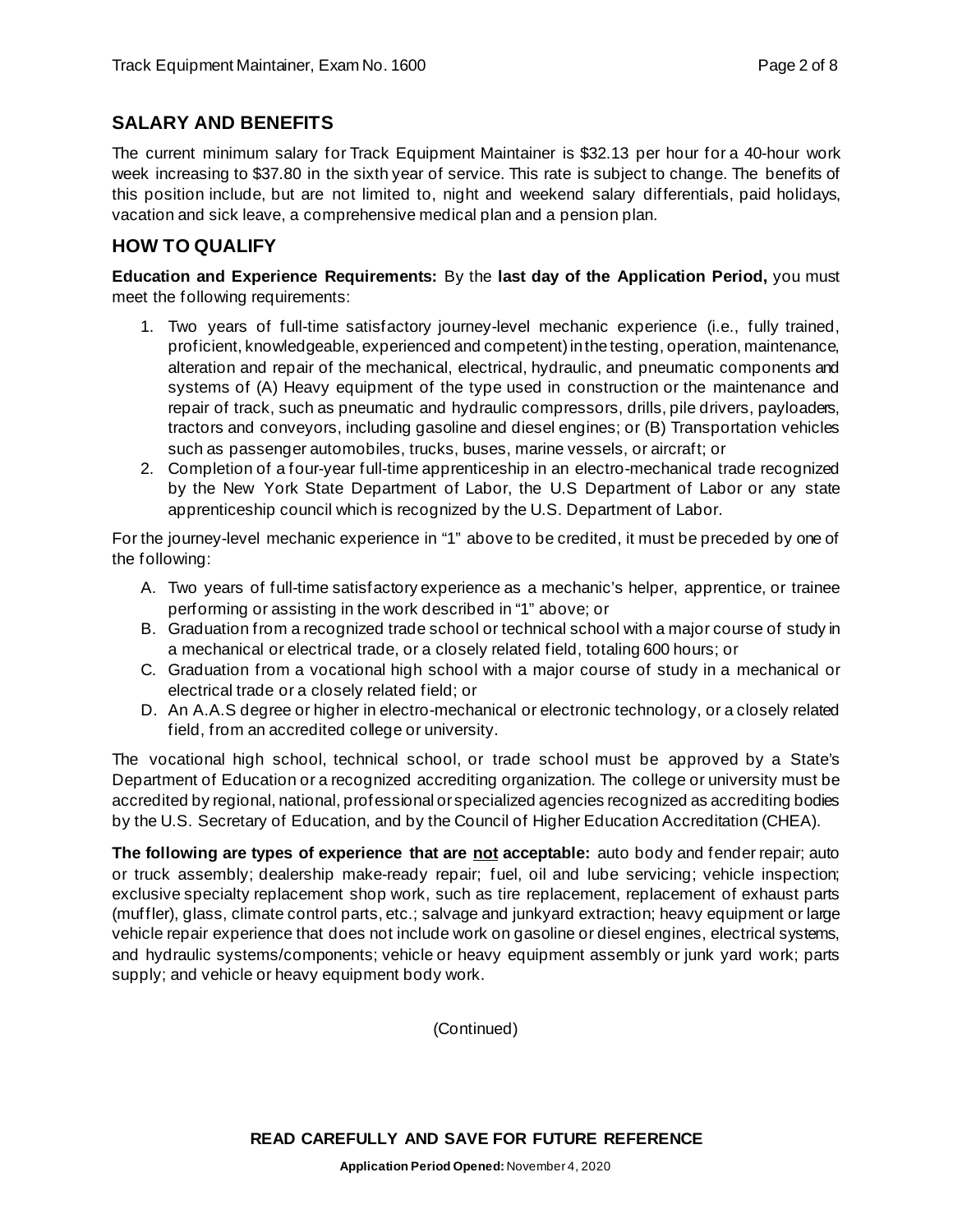#### **HOW TO QUALIFY** (Continued)

**Foreign Education Fact Sheet (required only if you need credit for your foreign education for this examination)**: If you were educated outside the United States, you must have your foreign education evaluated to determine its equivalence to education obtained in the United States. The services that are approved to make this evaluation, as well as instructions on how to submit this evaluation are listed in the Foreign Education Fact Sheet, which will be attached to this Notice of Examination during the application period. When you contact the evaluation service, ask for a "document-by-document" (general) evaluation of your foreign education. Your foreign education evaluation **must** be submitted directly to NYC Transit's Examinations Unit by the service completing the evaluation. Foreign education evaluations received directly from applicants will **not** be accepted. You may also visi[t http://web.mta.info/nyct/hr/forms\\_instructions.htm](http://web.mta.info/nyct/hr/forms_instructions.htm) to access the Foreign Education Fact Sheet on our website.

**Note:** If you have earned a higher-level degree in the United States that supersedes the level of education required to meet the qualification requirements, you do not need to submit a foreign education evaluation. However, you must indicate that you have completed the higher-level degree in the United States; proof of acceptance into an academic program or school is not sufficient to determine satisfactory equivalency.

You are responsible for determining whether you meet the qualification requirements for this examination prior to submitting your application. You may be given the practical skills test before we determine if you meet the qualification requirements. If you are marked "Not Qualified," your application fee will **not** be refunded and you will **not** receive a score.

#### **REQUIREMENTS TO BE APPOINTED**

**Driver License Requirement:** At the time of appointment, you must possess either:

- 1. A Class B Commercial Driver License valid in the State of New York with no disqualifying restrictions and with an endorsement for hazardous materials; or
- 2. A Class B Commercial Driver License valid in the State of New York with no disqualifying restrictions; or
- 3. A Motor Vehicle Driver License valid in the State of New York and a Learner Permit for a Class B Commercial Driver License valid in the State of New York with no disqualifying restrictions.

If you are appointed under "2" above, you will be appointed subject to the receipt of the endorsement for hazardous materials within six months of appointment. If you are appointed under "3" above, you will be appointed subject to the receipt of a Class B Commercial Driver License valid in the State of New York with no disqualifying restrictions within six months of appointment and the receipt of the endorsement for hazardous materials three months after receiving the Class B Commercial Driver License (within a total of nine months of appointment). MTA New York City Transit plans to give a special training course in truck operation for those appointed under "3" above.

The Class B Commercial Driver License with an endorsement for hazardous materials must be maintained for the duration of your employment in the title. This license must not include any restrictions that would preclude the performance of Track Equipment Maintainer work. If you have serious moving violations, a license suspension, or an accident record, you may be disqualified.

(Continued)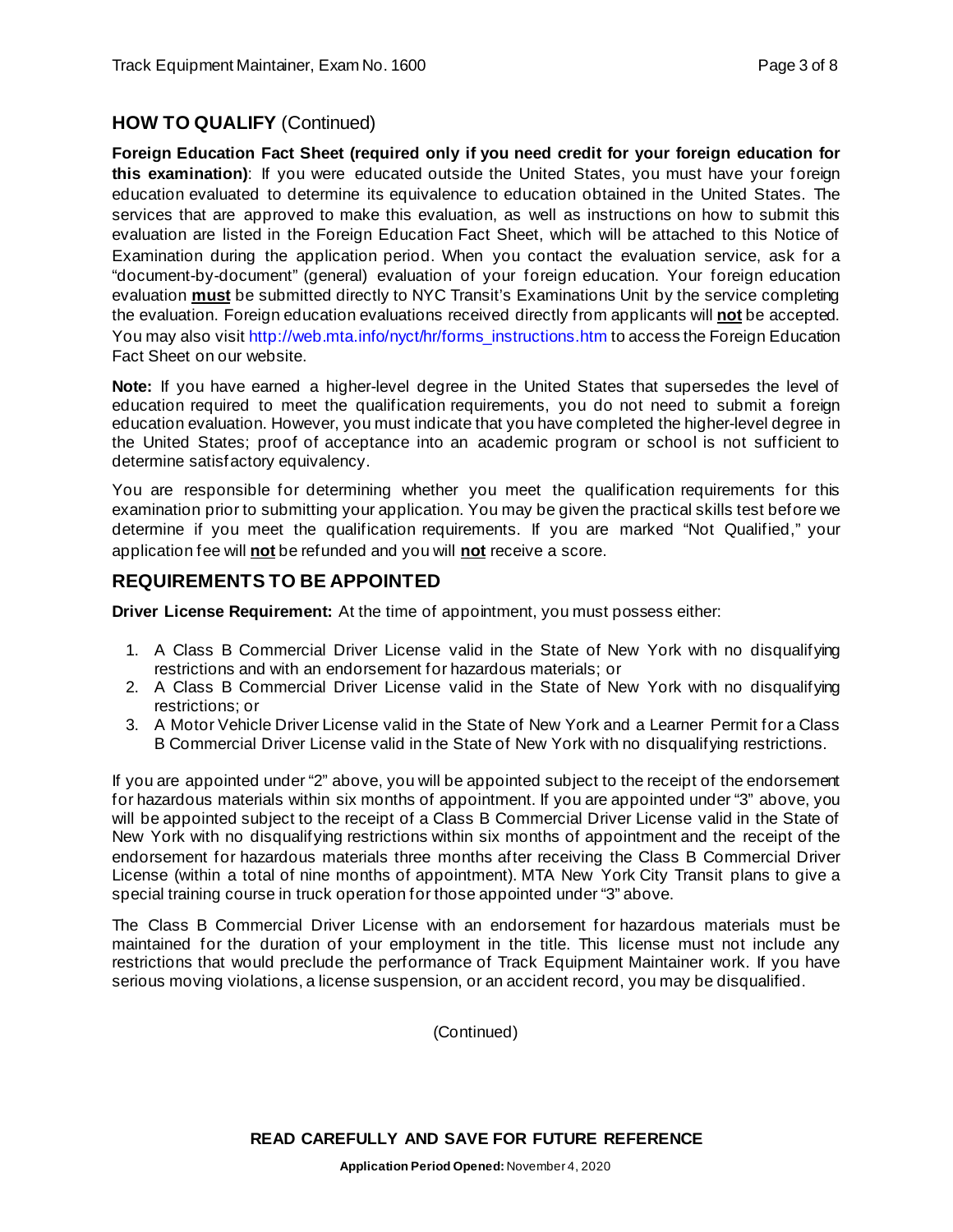#### **REQUIREMENTS TO BE APPOINTED** (Continued)

**Commercial Motor Vehicle Driving Experience in the Military or New York National Guard**: If you are an active member or former member (discharged in the past year) of the military or New York National Guard and have experience driving a Commercial Motor Vehicle in the military or New York National Guard, you may be eligible for a waiver of the New York State commercial driving skills test through the New York State Department of Motor Vehicles. If you believe that you may be eligible for this waiver, you must apply for the waiver through the New York State Department of Motor Vehicles.

**Drug Screening Requirement:** You must pass a drug screening in order to be appointed, and if appointed, you will be subject to random drug and alcohol tests for the duration of your employment. Additionally, if you have tested positive on a drug or alcohol test or had a refusal to test during preemployment or while employed by a Federal DOT-regulated employer during the applicable period, you must have completed the Substance Abuse Professional (SAP) evaluation, referral and education treatment process required by federal law in order to be appointed to this safety-sensitive position.

**Residency:** New York City residency is not required for this position.

**English Requirement:** You must be able to understand and be understood in English to perform the duties and responsibilities of the position.

**Proof of Identity:** Under the Immigration Reform and Control Act of 1986, you must be able to prove your identity and your right to obtain employment in the United States prior to employment with MTA New York City Transit.

#### **HOW TO OBTAIN AN APPLICATION**

During the application period, you may apply online for this examination (see the Online Applications sub-section below). Or, if you are unable to apply online, you may obtain an electronic copy of the mail-in application package for this examination by emailing a request to [examsunit@nyct.com](mailto:examsunit@nyct.com) during the application period. The MTA Exam Information Center, located in the lobby of 180 Livingston Street, Brooklyn, NY 11201, is currently closed. If you believe you have a special circumstance (e.g., a disability, military duty) that prevents you from applying as instructed below, please refer to the Special Circumstances Guide referenced in the "Special Arrangements" section below.

#### **HOW TO SUBMIT AN APPLICATION**

You must submit an application during the application period, and applications will **not** be accepted in person. Applicants who apply online and wish to request a Fee Waiver **must** only complete the Online Applications Steps 1 through 4 below.

#### **Online Applications:**

- 1. If you are not an active MTA employee, apply using [www.mymta.info/exams](http://www.mymta.info/exams) by the last day of the application period (Active MTA employees can apply using the "BSC" employee portal at [www.mymta.info\)](http://www.mymta.info/). Note: The application system may not function properly with mobile devices or tablets. For best results when applying, please use Internet Explorer, open a new window, and avoid having multiple tabs open in the same window.
- 2. To apply, log into your existing account, or create an account if you do not yet have one.
- 3. Follow the steps to submit an application.
- 4. A confirmation number will appear on the same page after submitting your application (Save this number for future reference).

(Continued)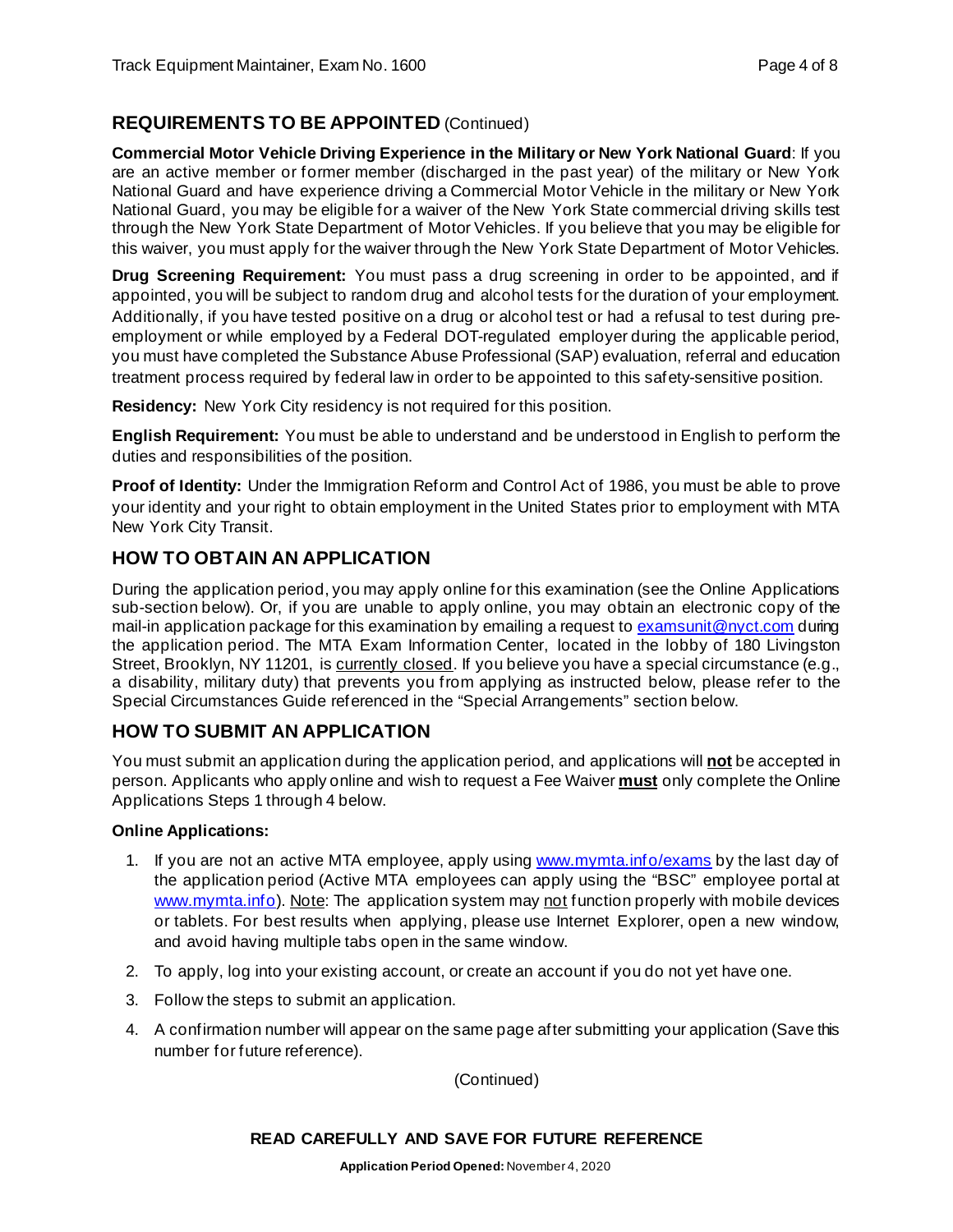#### **HOW TO SUBMIT AN APPLICATION** (Continued)

**IMPORTANT**: If you are requesting a <u>fee waiver</u>, you should not complete Steps 5, 6, or 7 below. Instead, by December 9, 2020, you must submit documentation supporting your fee waiver request by mail to Track Equipment Maintainer, Exam No. 1600, MTA NYC Transit, 180 Livingston Street, Room 4070, Brooklyn, NY 11201. You must include your full name, last 4 digits of your Social Security Number (SSN), your Applicant ID Number (if known), your online application confirmation number, and the exam title and number with your request. For fee waiver request documentation requirements, please refer to the Fee Waiver Request Guide, which is accessible online at [http://web.mta.info/nyct/hr/forms\\_instructions.htm](http://web.mta.info/nyct/hr/forms_instructions.htm) and will be attached to this Notice of Examination during the application period.

- 5. Below the confirmation number, a Pay Examination Fee button will appear for you to click to open the payment page.
- 6. A major credit card or a bank card associated with a bank account must be used when paying the application fee, and this fee will appear on your credit or bank card statement as "MTA NYCT Exam Fee." Note: Disputing the application fee could result in removal from this examination, and it might affect your ability to apply online for any future examinations.
- 7. You will be sent a confirmation email after you submit payment for the application fee (Save this email for future reference).

Note: Please refer to the Online Payment Tutorial at [http://web.mta.info/nyct/hr/forms\\_instructions.htm](http://web.mta.info/nyct/hr/forms_instructions.htm) if you have trouble paying the application fee online.

**IMPORTANT**: Your application submission confirms that you have read this Notice of Examination, including any dates and the requirements.

**Application Fee**: This fee is generally not refundable. Under special circumstances, you may be entitled to a refund. Please refer to the Department of Citywide Administrative Services ("DCAS") General Exam Regulations' E.3.4 to determine if you are entitled to a refund. Please visit [http://web.mta.info/nyct/hr/forms\\_instructions.htm](http://web.mta.info/nyct/hr/forms_instructions.htm) to access the DCAS General Exam Regulations online. Application fee refund requests, along with any relevant supporting documentation, should be emailed to [examsmakeups@nyct.com](mailto:examsmakeups@nyct.com) or mailed to the address in the "Correspondence" section below.

#### **ADMISSION LETTER OR NOTICE OF PROPOSED DISQUALIFICATION**

An Admission Letter or a Notice of Proposed Disqualification will be mailed to you about 10 days before the first date of the practical skills test. If you do not receive an Admission Letter at least 4 days before this date, you **must** email a request for a duplicate Admission Letter to [examsunit@nyct.com.](mailto:examsunit@nyct.com) A paper copy of the Admission Letter is your ticket for admission to the test.

Applicants **must** keep their mailing address **up to date**. Please refer to the "Correspondence" section below for instructions on how to update your address and other contact information.

#### **THE TEST**

This examination consists of a competitive education and experience test and a qualifying practical skills test. Your competitive test score will be based on your education and experience as determined by the Education and Experience Test Paper (EETP) that you will submit with your application. You

(Continued)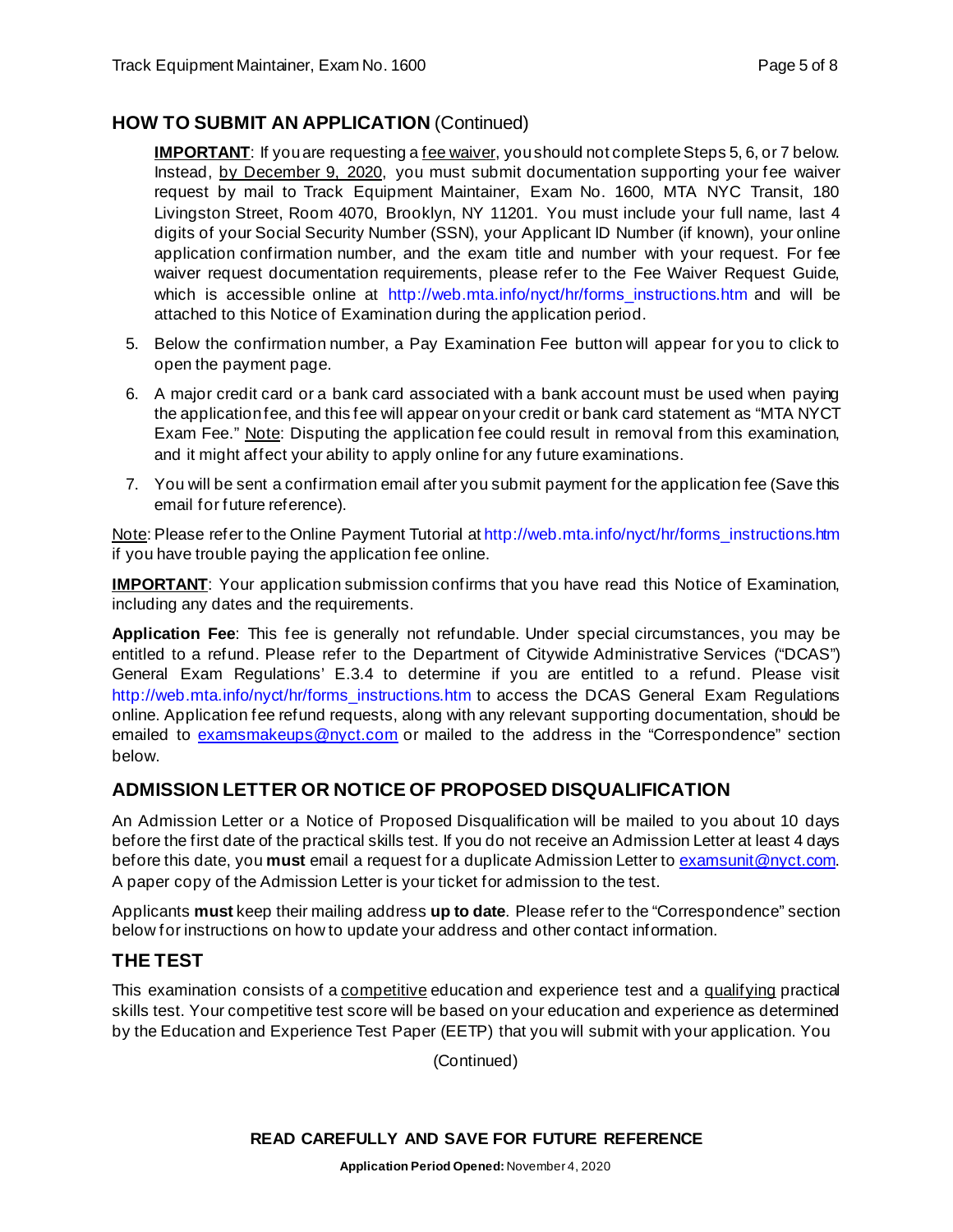#### **THE TEST** (Continued)

will receive a score of 70 points for meeting the education and experience requirements listed in the "How to Qualify" section above. You must achieve a score of at least 70 points to pass the practical skills test.

To receive additional points on the EETP, you must have supplemental journey-level experience performing at least one of the tasks shown below. This experience must be in addition to the experience requirement listed in the "How to Qualify" section above.

- Maintenance, testing, troubleshooting, alteration and repair of heavy-duty equipment of the type used in construction or in the maintenance of structural facilities or track such as: cranes, tampers, pneumatic and hydraulic compressors, front-end loaders, payloaders, pile drivers, engines and motors, chain saws, drills, earth movers, tractors, hi-los, forklifts, conveyors, track lubricators, ballast regulators, snow blowers or grease pumps
- Maintenance, testing, troubleshooting, alteration and repair of the hydraulic, electrical and pneumatic components of automobiles, trucks, buses, marine equipment or aircraft
- Using tools to troubleshoot and repair electrical, mechanical, hydraulic and pneumatic components, devices, systems and circuits found in heavy equipment or track equipment, and other related areas.

| If you have supplemental experience of:     | Your score will be: |
|---------------------------------------------|---------------------|
| One year to two years and eleven months     | 80                  |
| Three years to four years and eleven months | 90                  |
| Five or more years                          | 100                 |

Veterans' or Disabled Veterans' Credit will be granted only to eligible passing candidates who request that they be applied. Veterans' or Disabled Veterans' Credit should be requested at the time of application but **must** be requested before the date the eligible list is established. Claims for Veterans' or Disabled Veterans' Credit cannot be made once the eligible list is established.

The practical skills test may measure your ability to troubleshoot and repair the electrical, mechanical, hydraulic, and pneumatic components, devices, systems and circuits found in heavy equipment or track equipment, and other related areas.

#### **TEST ADMINISTRATION GUIDELINES**

**Warning:** You are not permitted to enter the test site with cellular phones, smart watches, beepers, pagers, cameras, portable media players, or other electronic devices. Calculators are permitted; however, they must be hand-held, battery or solar powered, numeric only. Calculators with functions **other than** addition, subtraction, multiplication and division **are prohibited**. Electronic devices with an alphabetic keyboard or with word processing or data recording capabilities such as planners, organizers, etc. are prohibited. If you use any of these devices in the building at any time before, during or after the test, you may **not** receive your test results, your test score may be nullified, and your application fee will **not** be refunded.

(Continued)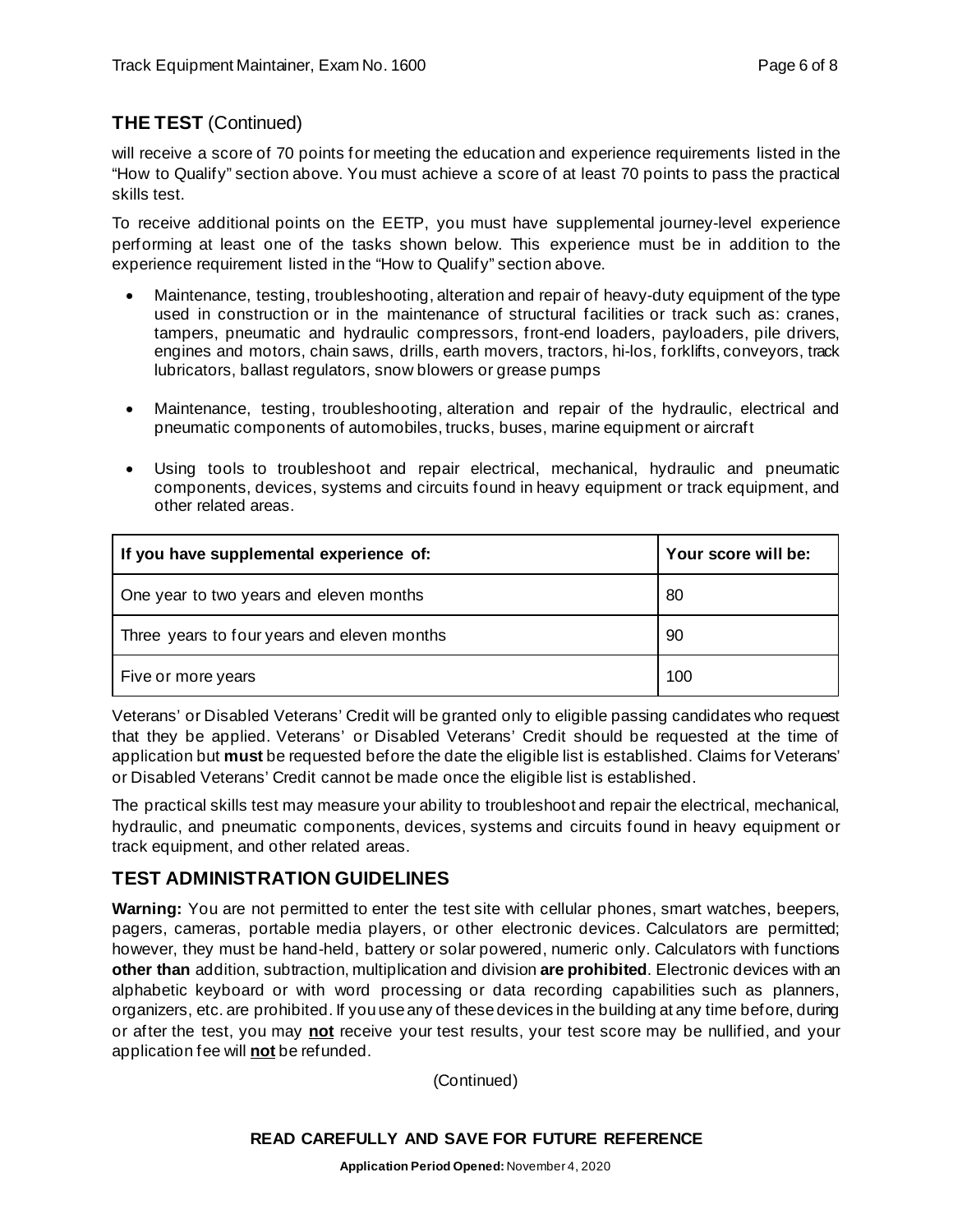#### **TEST ADMINISTRATION GUIDELINES** (Continued)

**Social Distancing** and other safety protocols, **including the wearing of masks**, will be required during the administration of the test. Further details will be provided on your Admission Letter.

You may not have any other person, including children, present with you while you are being processed for or taking the test and no one may wait for you inside of the test site while you are taking the test.

**Required Identification: You are required to bring one (1) form of valid (non-expired) signature and photo bearing identification to the test site**. The name that was used to apply for the exam must match the first and last name on the photo ID. A list of acceptable identification documents is provided below**. If you do not have an acceptable ID, you may be denied testing.** Acceptable forms of identification (bring one) are as follows: State issued driver's license, State issued identification card, US Government issued Passport, US Government issued Military Identification Card, US Government issued Alien Registration Card, IDNYC, Employer ID with photo, or Student ID with photo.

Leaving: You must leave the test site once you finish the test. If you leave the test site after being fingerprinted but before finishing the test, you will not be permitted to re-enter. If you disregard this instruction and re-enter the test site, you may not receive your test results, your test score may be nullified, and your application fee will not be refunded.

### **THE TEST RESULTS**

If you pass the education and experience test and the qualifying practical skills test, your name will be placed in final score order on an eligible list and you will be given a list number. You will be notified by mail of your results. If you meet all requirements and conditions, you will be considered for appointment when your name is reached on the eligible list.

#### **ADDITIONAL INFORMATION**

**Training:** You may be required to undergo a formalized training course during your probationary period. Failure to successfully complete the training course may result in termination.

#### **SPECIAL ARRANGEMENTS**

**Special Test Accommodations:** If you plan to request an alternate test date due to your religious observance or special testing accommodations due to disability, please follow the instructions included in the Special Circumstances Guide, which is accessible online at [http://web.mta.info/nyct/hr/forms\\_instructions.htm](http://web.mta.info/nyct/hr/forms_instructions.htm) and will be attached to this Notice of Examination during the application period. An alternate test date due to religious observance must be requested no later than 15 days prior to the date on which practical skills testing is expected to begin. Special testing accommodations due to disability must be requested no later than 30 days prior to the date on which practical skills testing is expected to begin.

**Make-Up Tests:** You may apply for a make-up test if you cannot take the practical skills test as scheduled for any of the following reasons:

- 1. Compulsory attendance before a public body; or
- 2. On-the-job injury or illness caused by municipal employment where you are an officer or employee of the City; or
- 3. Absence from the test within one week after the death of a spouse, domestic partner, parent, sibling, child, or child of a domestic partner where you are an officer or employee of the City; or

(Continued)